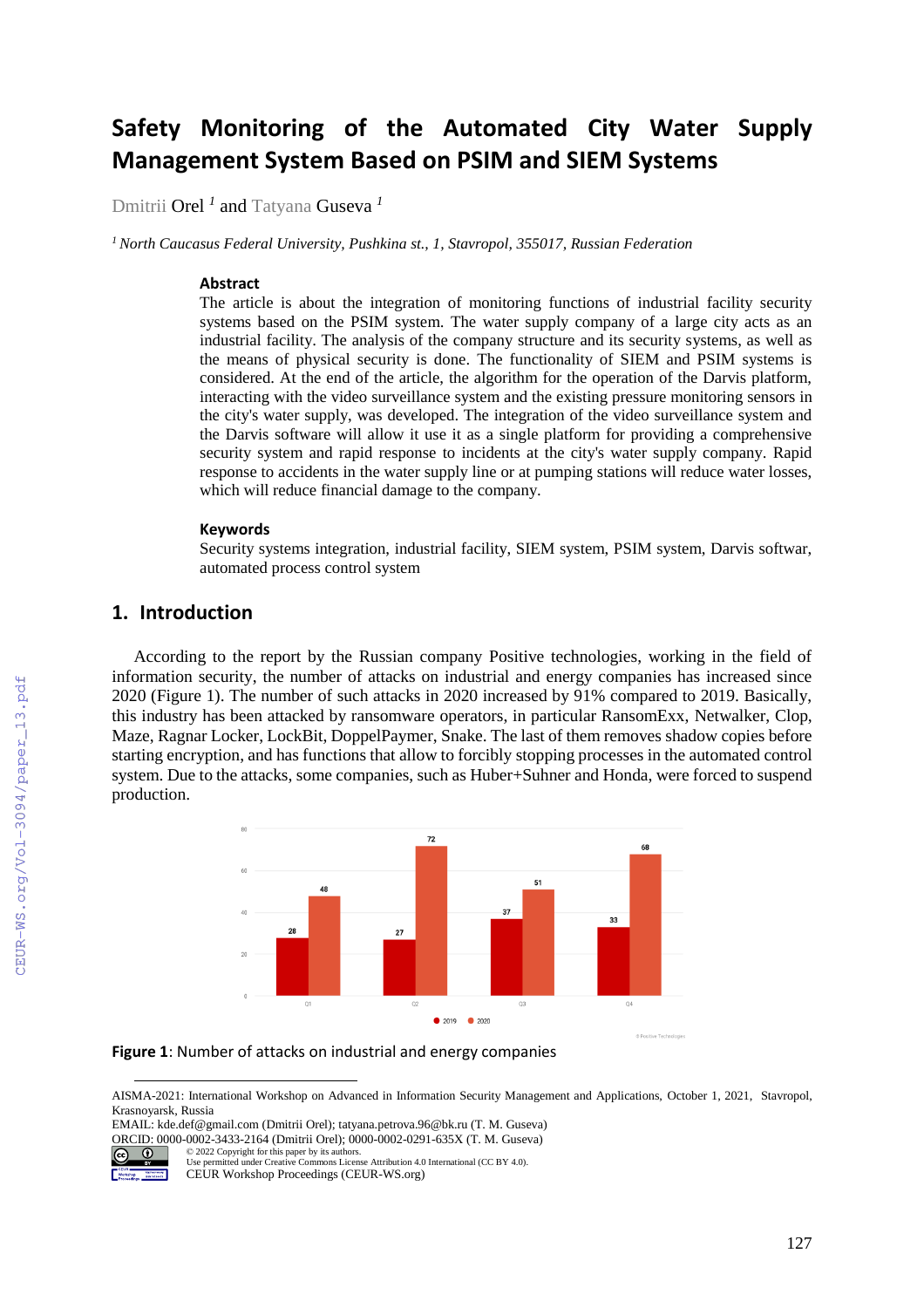There is a lot of production infrastructure in Russia, including automated process control systems, and it is of interest to intruders.

Modern automated process control systems have ceased to be autonomous and are increasingly integrated with information systems, forming unified automated information management systems.

For example, in this paper we consider an industrial facility - a water supply company of a large city, which is an automated water supply management system integrated with the enterprise information system.

In such a convergent system, various channels of information transmission are used. All this creates a wide range of threats to the information security of an industrial facility.

The purpose of the work is to increase the efficiency of industrial facility security systems by creating a security monitoring system. The hypothesis is that combining information from sensors of various security systems will a) reduce the time for making decisions to prevent an incident b) increase the accuracy of management decisions in the field of security c) reduce the number of false notifications about information security incidents.

To monitor information systems for managing security incidents at the enterprise SIEM systems can be used. They monitor information systems, analyze real-time security events emanating from network devices, information security tools, IT services, system and application infrastructure, and help detect information security incidents. SIEM systems provide limited opportunities for cybersecurity of industrial facilities, they do not allow taking into account data on the infrastructure of industrial facilities, taking into account physical security issues. As a result, an industrial facility is exposed to a greater number of threats that cannot be controlled. Integration of SIEM systems and SCADA dispatch control and data collection systems allows to solve this problem. Integration will allow SIEM systems to receive data generated by systems that allow monitoring of industrial facilities [1].

Information protection in an automated process control system is achieved by taking a set of organizational and technical information protection measures aimed at blocking (neutralizing) threats to information security, the implementation of which may lead to a violation of the normal functioning of the automated control system and the controlled object and (or) process, localization and minimizing the consequences of the possible implementation of threats to information security, restoration of the normal mode of functioning of the automated control system in case of information security threats [2].

Thus, the integrated security system of industrial facilities, in addition to monitoring the safety of production processes, should also monitor threats related to information security.

It should be pointed that the integration of SIEM and SCADA requires the creation of a complex model that allows describing incidents and incident response algorithms based on data obtained from heterogeneous information systems. In this paper, it is proposed to develop an algorithm for integrating the video surveillance system of an industrial facility of a water supply enterprise with the Darvis software product.

## **2. Analysis of the structure and security systems of an industrial facility**

The water supply company operates in the field of housing and communal services of a large city. The main types of services provided by the company are cold water supply and sanitation.

#### **2.1. Analysis of the organizational structure of the company**

The functions of the company are presented on Figure 2.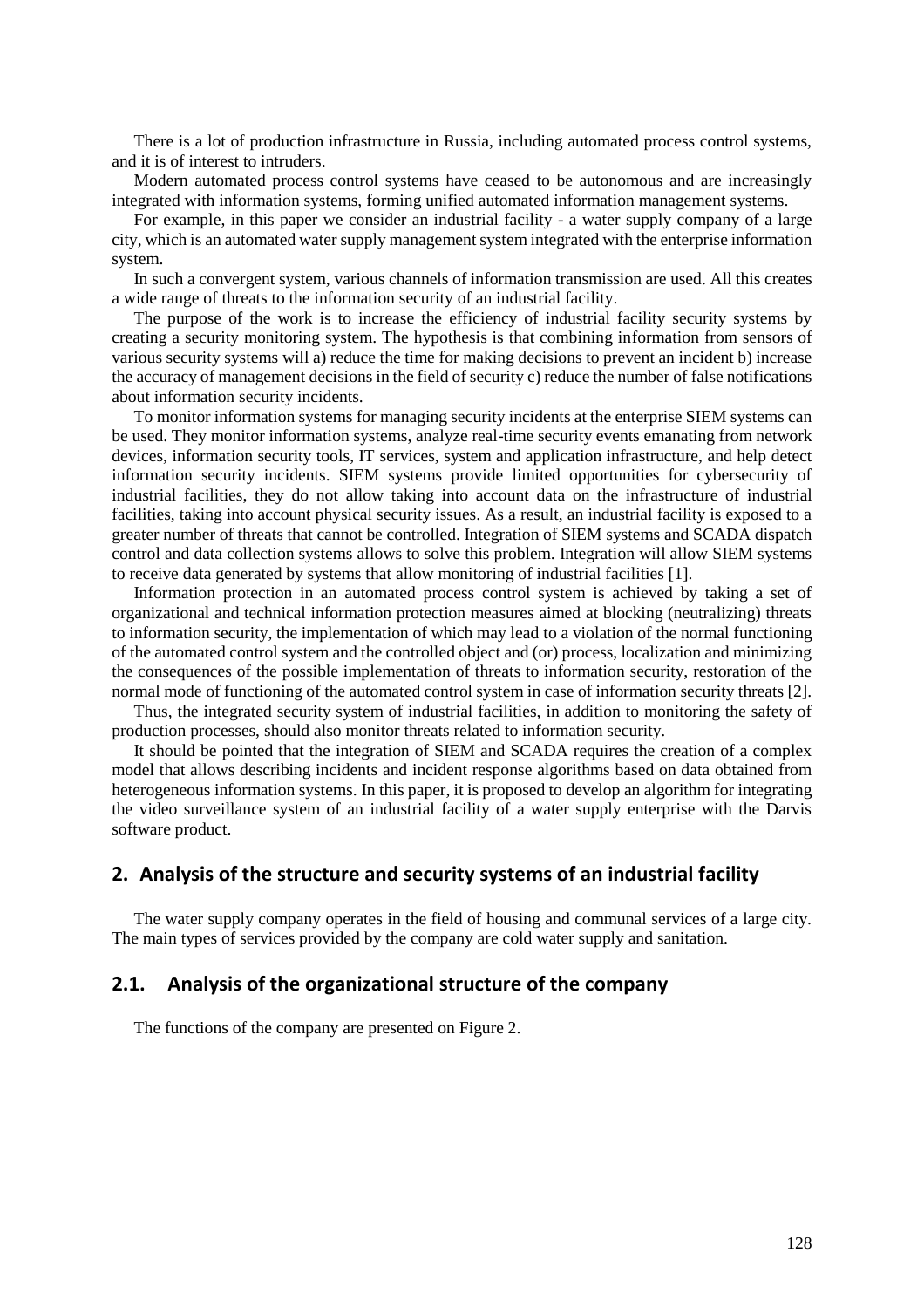

**Figure 2**: Functions of water supply company

Modern water supply and sewerage systems are a set of structures, mechanisms and equipment, all parts of which must work together accurately and without failures. These include water intake structures, water treatment plants, water supply and sewerage networks with their servicing devices, pumping stations, as well as internal water supply and sewerage systems of buildings.

#### **2.2. The need to integrate industrial facility security systems**

The company manages complex and geographically distributed processes for water supply and sanitation in the city. Radio channel communication is used to transmit information from sensors to dispatch control and data collection systems. The exchange between the SCADA system and the operator's ARM takes place over an Ethernet network.

Automated process control systems have two actual threats that allow to disrupt and intercept the management of the enterprise:

- 1. The threat of disruption of the technological / production process due to time delays introduced by the means of protection.
- 2. The threat of interception of control by an automated process control system.

Information protection in an automated process control system is achieved by adopting, within the framework of the automated control system protection system, a set of organizational and technical information protection measures aimed at blocking information security threats, the implementation of which may lead to a violation of the normal functioning of the automated control system and the controlled process, to localize and minimize the consequences of the possible implementation of information security threats, restoration of the normal mode of functioning of the automated control system in case of information security threats.

To ensure the full operation of the enterprise, as well as the ability to eliminate the implementation of security threats, the integration of physical security means of the enterprise's automated control system with a SIEM system that allows analyzing security events in real time coming from network devices, information security tools will help.

Using the Methodology for assessing information security threats, three negative consequences that may occur from the implementation (occurrence) of information security threats were identified. The objects of influence: operator's workstation, database, controller for process control, controller for water treatment process control, programmable logic controller (PLC) for pumping station control. The main categories of violator (internal, external), the type of violator and possible goals of information security threats are considered.

The following categories of people can be identified as actual violators (Table 1):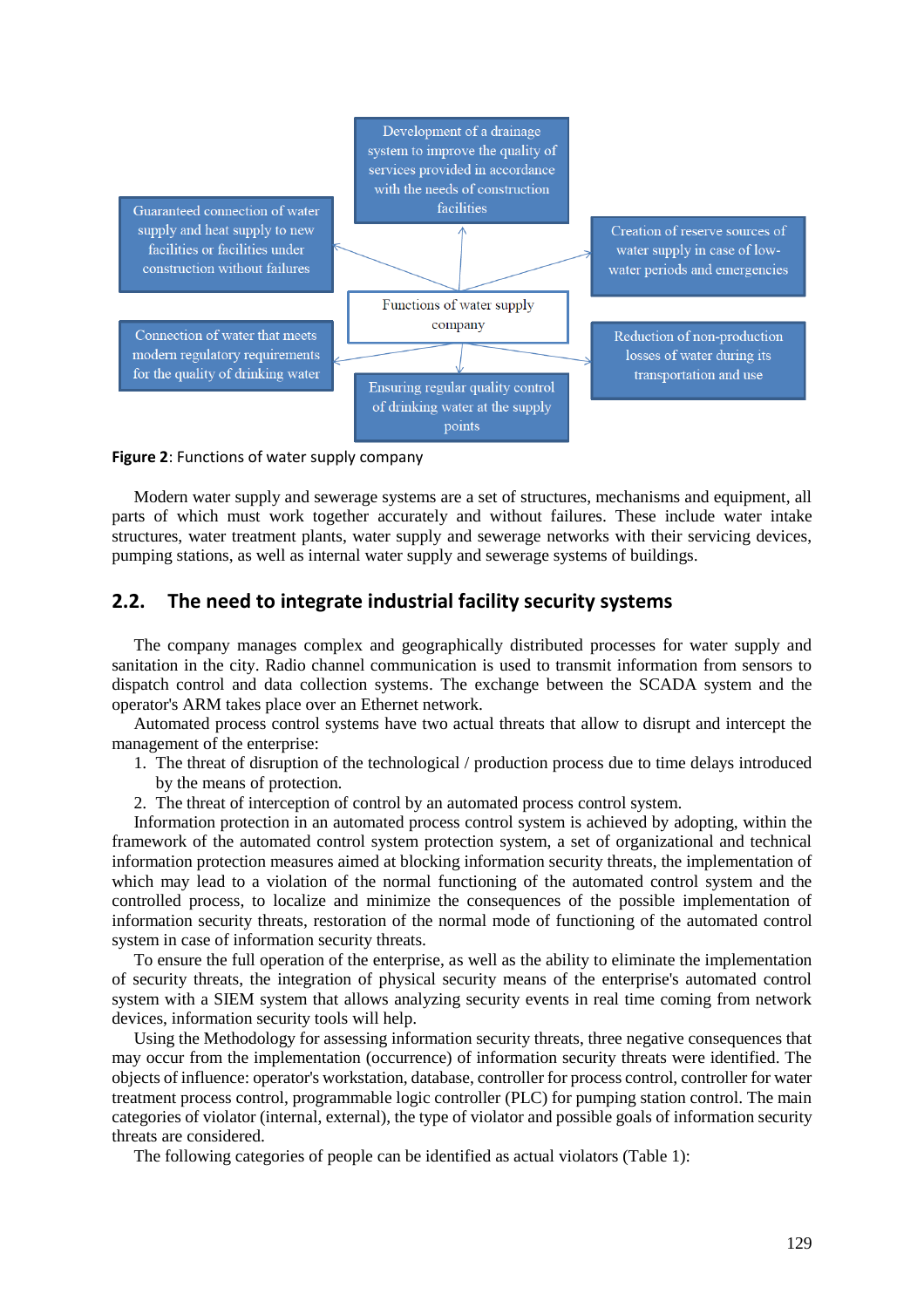| #  | Type of<br>violator                                                                                                                                                     | Cat. of<br>the<br>violator | Object of influence                                                                  | Available interfaces                                                      | Methods of<br>implementation                                                               |  |  |
|----|-------------------------------------------------------------------------------------------------------------------------------------------------------------------------|----------------------------|--------------------------------------------------------------------------------------|---------------------------------------------------------------------------|--------------------------------------------------------------------------------------------|--|--|
| 1. | Persons<br>providing the<br>functioning of<br>systems and<br>networks or<br>providing the<br>operator's<br>systems<br>(administration<br>, security,<br>cleaners, etc.) | internal                   | Information system<br>database                                                       | Web user interface<br>for accessing the<br>information system<br>database | <b>Exploiting Database</b><br><b>Management System</b><br>configuration<br>vulnerabilities |  |  |
| 2. | System<br>Administrators<br>and Security<br>Administrators                                                                                                              | internal                   | Operator's<br>computer                                                               | Access via the<br>organization's local<br>area network                    | Introduction of<br>malicious software                                                      |  |  |
| 3. | Former<br>employees<br>(users)                                                                                                                                          | external                   | Information system<br>database                                                       | Web user interface<br>for accessing the<br>information system<br>database | <b>Exploiting Database</b><br><b>Management System</b><br>configuration<br>vulnerabilities |  |  |
| 4. | Terrorist,<br>extremist<br>groupings                                                                                                                                    | external                   | Controller for<br>controlling<br>technological<br>processes of water<br>purification | Remote controller<br>control channel                                      | Data modification in<br>communication<br>channel<br>Introduction of<br>malware             |  |  |
|    |                                                                                                                                                                         |                            | Programmable<br>logic controller<br>(PLC) for control of<br>pumping stations         | Remote controller<br>control channel                                      | Data modification in<br>communication<br>channel<br>Introduction of<br>malware             |  |  |

**Table 1** Current threats and violators of information security

# **2.3. Analysis of the automated process control system of the water supply company**

Significant difficulties of technological management at the enterprise arise as a consequence of the geographical remoteness of the objects of control and management from each other: technological objects are arbitrarily located throughout the city and beyond. Therefore, management tasks, first of all, require the creation of an effective system for collecting and transmitting information about the parameters and operating modes of technological equipment at various remote facilities. An automated control system (automated process control system) is used to control and conveniently manage the technological processes of the enterprise. The automated process control system allows:

- Create dispatching control of the technological process of water supply and sanitation;
- Provide centralized control of parameters;
- Predict and prevent emergency situations related to the operation of technological equipment;
- Control technological processes, optimize and improve the efficiency of work at the pumping station;
- Minimize the impact of the human factor on the technological process;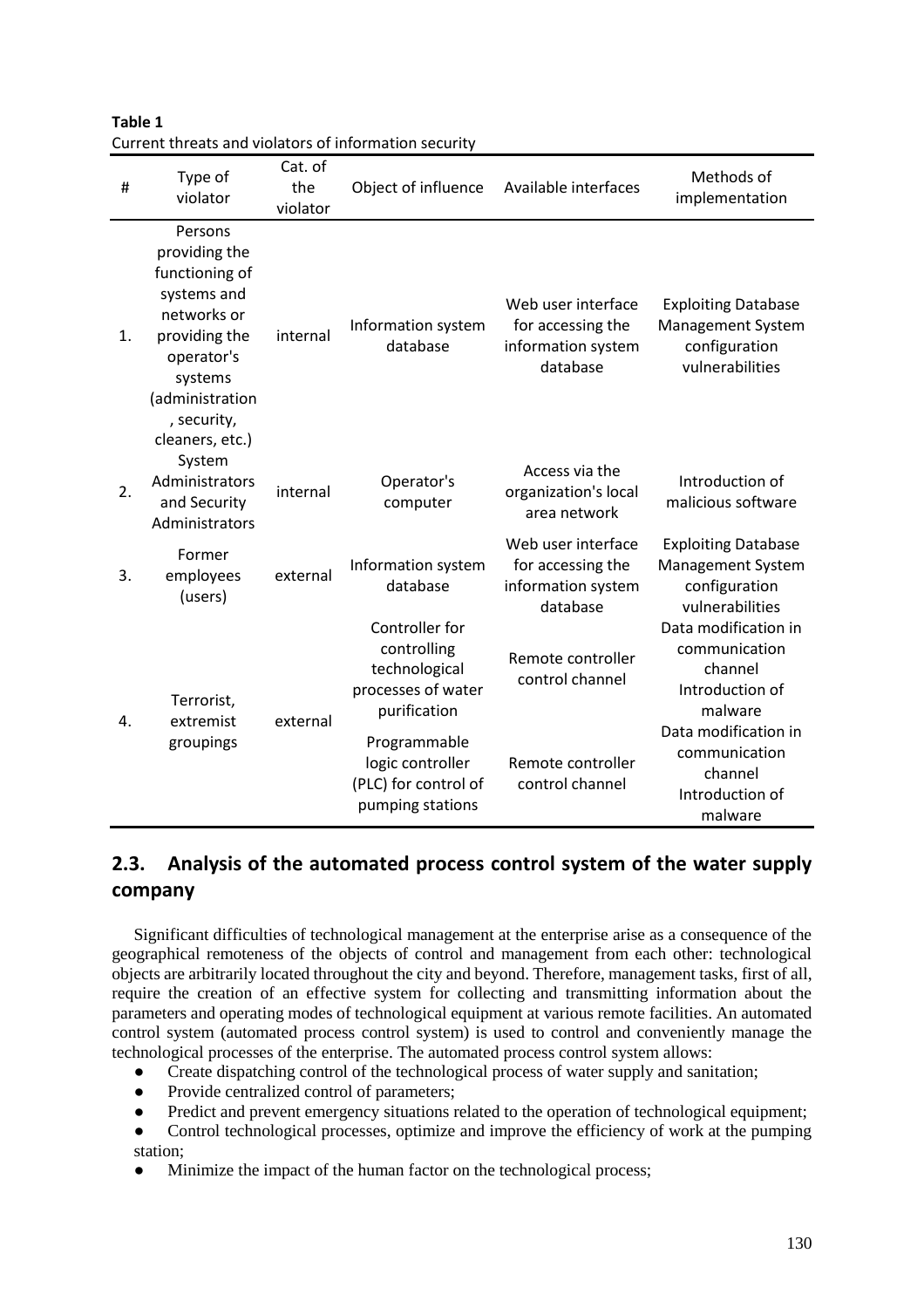● To carry out automatic transmission of the agreed information to the control room of the water supply company;

- Keep commercial records of pumped water, energy carriers and electricity;
- Extend the service life of the units:
- Reduce personnel labor costs by automating control and management functions;
- Increase the safety of the technological process for personnel and the environment.
- The automated process control system combines several levels of hardware:
- 1. Sensors and actuators.
- 2. SCADA controllers.
- 3. Computer connecting the operator's workstation and SCADA controllers.

#### **2.4. Analysis of the means of physical security of the water supply company**

As means of physical security at the enterprise are provided:

Access control and management system for the territory and individual premises of the enterprise;

- Security and fire alarm system;
- Video surveillance system.

All security features have events recorded in special logs. Appropriate security personnel are assigned to each means of protection. Actually, they can view service information in the event logs. Figure 3 shows the general structure of the location of the physical security facilities of the water supply company.



**Figure 3**: The general structure of the location of physical security facilities of the water company

Figure 3 shows that in order to fully assess the security status of an industrial facility, a security officer must first visit all the points in order to present a picture of what is happening in the building. The lack of interconnection between the means of physical security will complicate the work of the employee and complicates the possibility of early prevention or rapid response in the event of information security attacks affecting the performance of technological processes of the enterprise.

By enabling a security service specialist to see the interconnected state of physical and information security of an enterprise, it is possible to significantly simplify its work and improve its quality. The specialist will not have to spend time collecting information from various journals, and conduct a long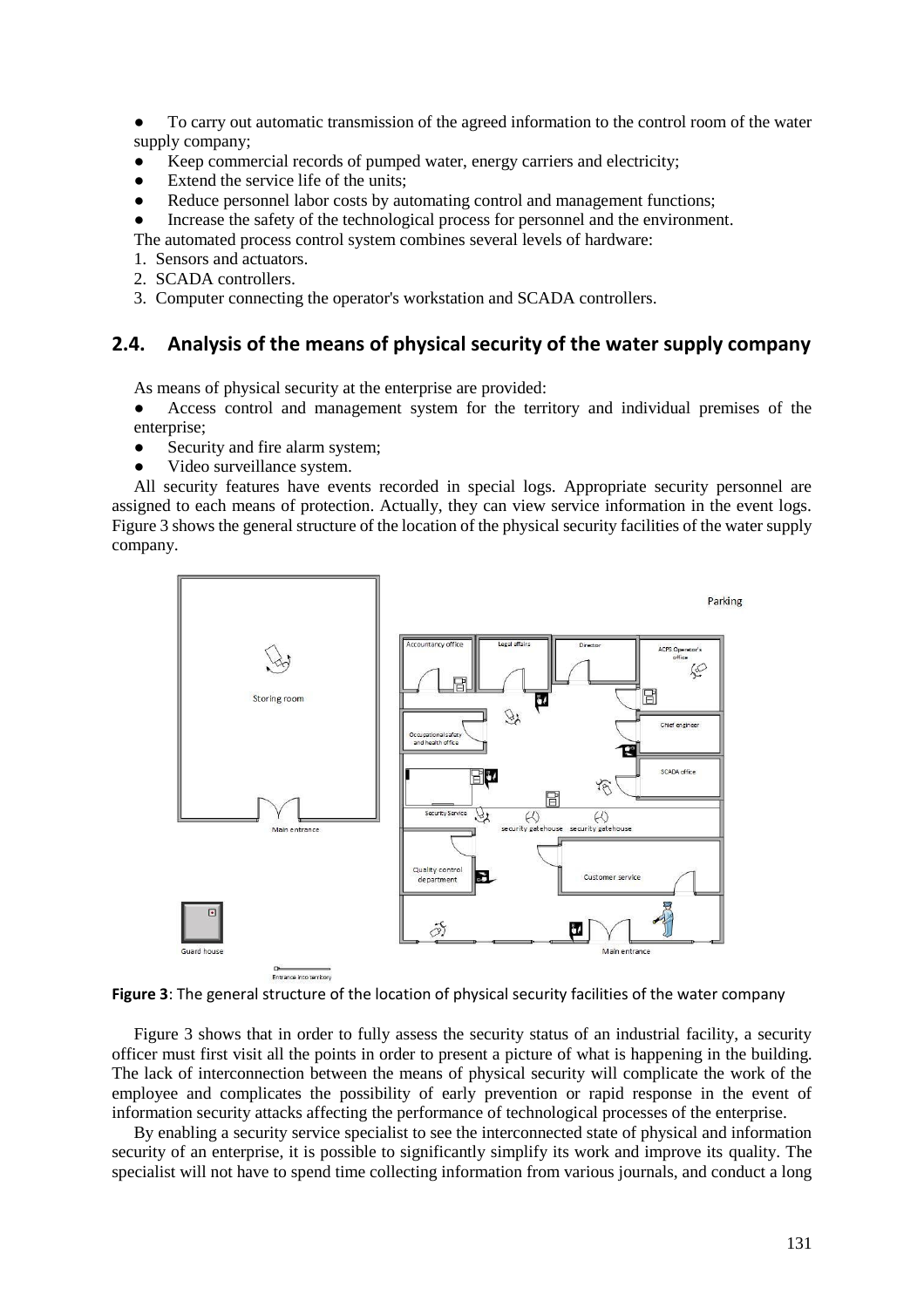analysis. He will be able to react in a timely manner or even in advance to the incident, preventing an emergency or a malfunction of the enterprise.

This problem will be solved by the introduction of a SIEM system at the enterprise, which will monitor the information system, analyze security events in real time coming from network devices, information security tools. It will be necessary to integrate the existing means of physical security of the enterprise with the installed SIEM system.

#### **3. Analysis of ways to integrate security systems**

To date, the number of enterprises that use SIEM systems in their information security management centers to ensure cybersecurity is increasing. Information security management centers use a variety of means to protect important information, which in most cases keep a log of all incidents.

#### **3.1. Functional analysis of the SIEM system**

Every year the number of means of protection increases, and it becomes more difficult for information security specialists to process accumulated records in incident logs. At the same time, if you do not analyze emerging threats in a timely manner and do not try to prevent them, then any protection system will be useless. Under these conditions, you should think about using Security Information and Event Management (SIEM) class systems. As a rule, in serious companies with a mature information security function, there are monitoring and response centers where SIEM systems are used [3]. There are often situations when attackers use complex and distributed methods of accessing information, while security tools may not react to such incidents, considering them frivolous. However, if you analyze all the minor incidents, you can form a more visual picture that will indicate a serious attack. It is precisely these properties that characterize modern SIEM systems, they are able to detect attacks by post-analysis of events, by minor incidents, as well as anomalous phenomena in the system.

Consider the generally accepted definition of a SIEM system [3].

SIEM (Security Information and Event Management) - solutions that monitor information systems, analyze real-time security events originating from network devices, information security tools, IT services, system and application infrastructure, and help detect information security incidents. SIEM are provided by providers as hardware devices, software or services and are used to collect and process events, alerts, generate reports and visualize information security violations. It should be noted right away that SIEM systems are designed to monitor and respond to incidents, but do not allow you to protect yourself from threats or prevent negative events [4]. As a rule, these systems appeared much earlier than their application was in demand.

SIEM systems are used to solve the following tasks [3]:

Data consolidation, collection of information security events from various sources (network devices and IT services, security systems, operating systems, databases, business applications);

Storing security events from various sources in historical order for retrospective analysis and identification of chains of actions that caused security incidents;

Correlation and processing of security events, the use of various techniques to compare audit data from various sources and identify significant information;

Providing tools for expert analysis of events and analysis of security incidents with the ability to search through a variety of parameters and build models of the relationship of events with each other;

Contextual enrichment of incidents with information about the belonging of the data affected in the IB events to certain business applications, employees of the organization and processes, their criticality for business or vulnerability to threats based on information from security systems and vulnerability scanners;

Automatic notification of the security administrator via the SIEM interface through integration with the application accounting system, as well as by e-mail, SMS, etc.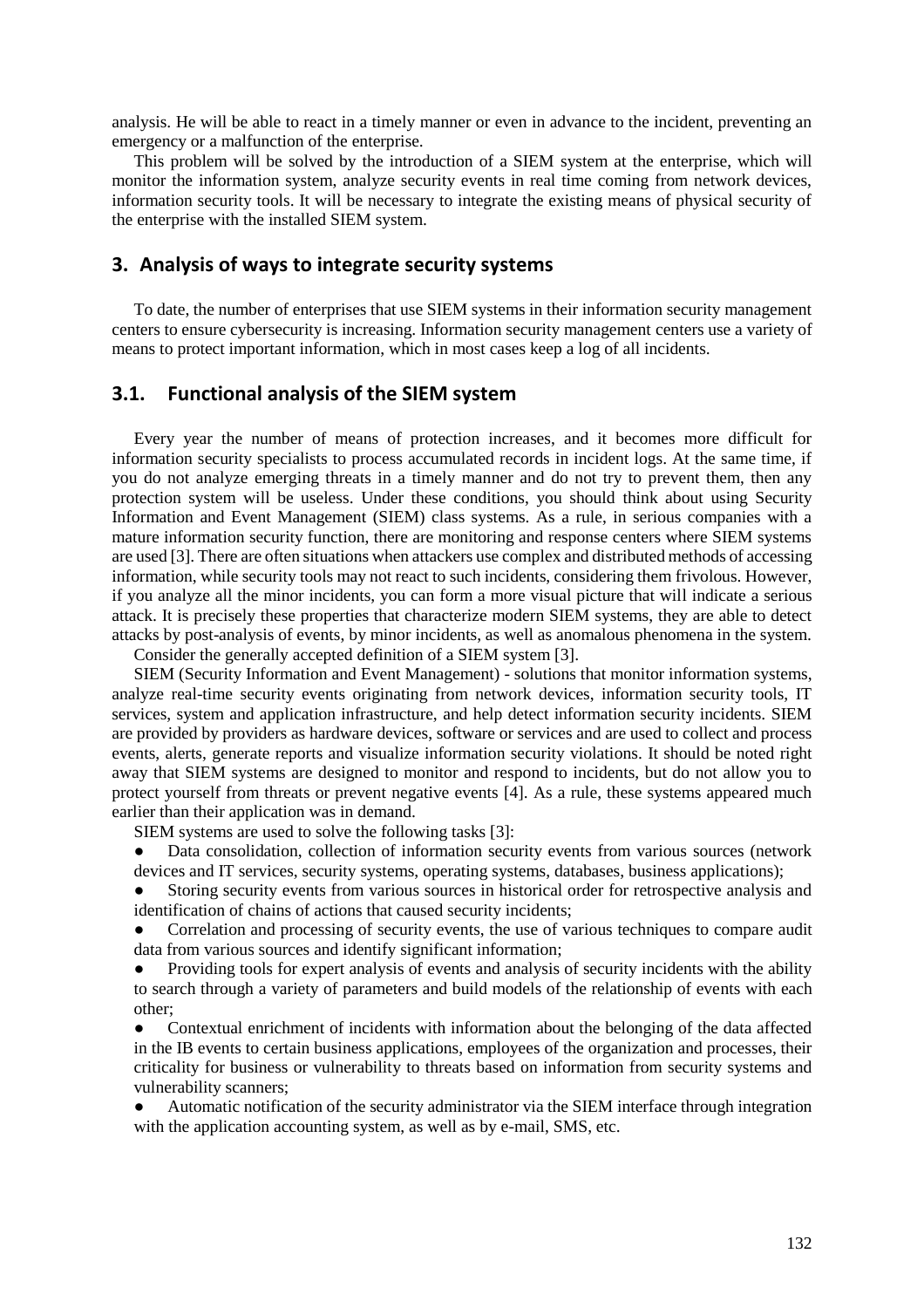Examples of Russian SIEM systems:

- COMRADE;
- Garda Analytics;<br>• MaxPatrol.
- MaxPatrol.

#### **3.2. Analysis of the PSIM system functionality**

It should be noted that SIEM systems, like others, evolve over time. As a result of this development, SIEM systems have subclasses with various functional extensions: SOAR, COM, PSIM. In particular, PSIM systems allow not only to collect incident data from network devices, like classic SIEM systems, but also to work with physical security systems and automated process management systems, while PSIM systems not only collect data and generate warnings, but also have the ability to monitor the operation of equipment.

Since it is important for an industrial facility to control the situation using a video surveillance system, PSIM systems are considered in the work.

For the most part, SIEM systems work as network hosts (information system). PSIM systems are used to work with physical security systems and automated control systems.

One of the main additions of PSIM systems is working with video information, which is very important for monitoring the situation at industrial facilities, since the video surveillance system at such facilities is an integral part of physical security. They have connectors to hundreds of models of physical security devices, the rules system allows you to send only important information to the SIEM system, and video data can be transmitted to the SIEM system as a link to the PSIM interface.

Examples of PSIM systems:

- Darvis;
- $\bullet$  ESM PSIM;
- CoordCom.

One of the representatives of the PSIM system is the Darvis software product developed by Infocom-S LLC. The main task of Darvis is the qualitative integration of all existing systems of the facility to ensure full control and management without the use of additional technical units and with minimal participation of employees [5]. Therefore, we will choose it as an integrated system for a water supply company. Below we will consider the algorithm for handling security incidents of the Darvis platform.

# **3.3. The algorithm of integration of the video surveillance system of the water supply company and the software product "Darvis"**

As part of the work, the algorithm for the operation of the Darvis platform will be developed, interacting with the video surveillance system and the existing pressure monitoring sensors in the city's water supply.

Figure 4 shows an interface for creating an event management algorithm for the Darvis platform.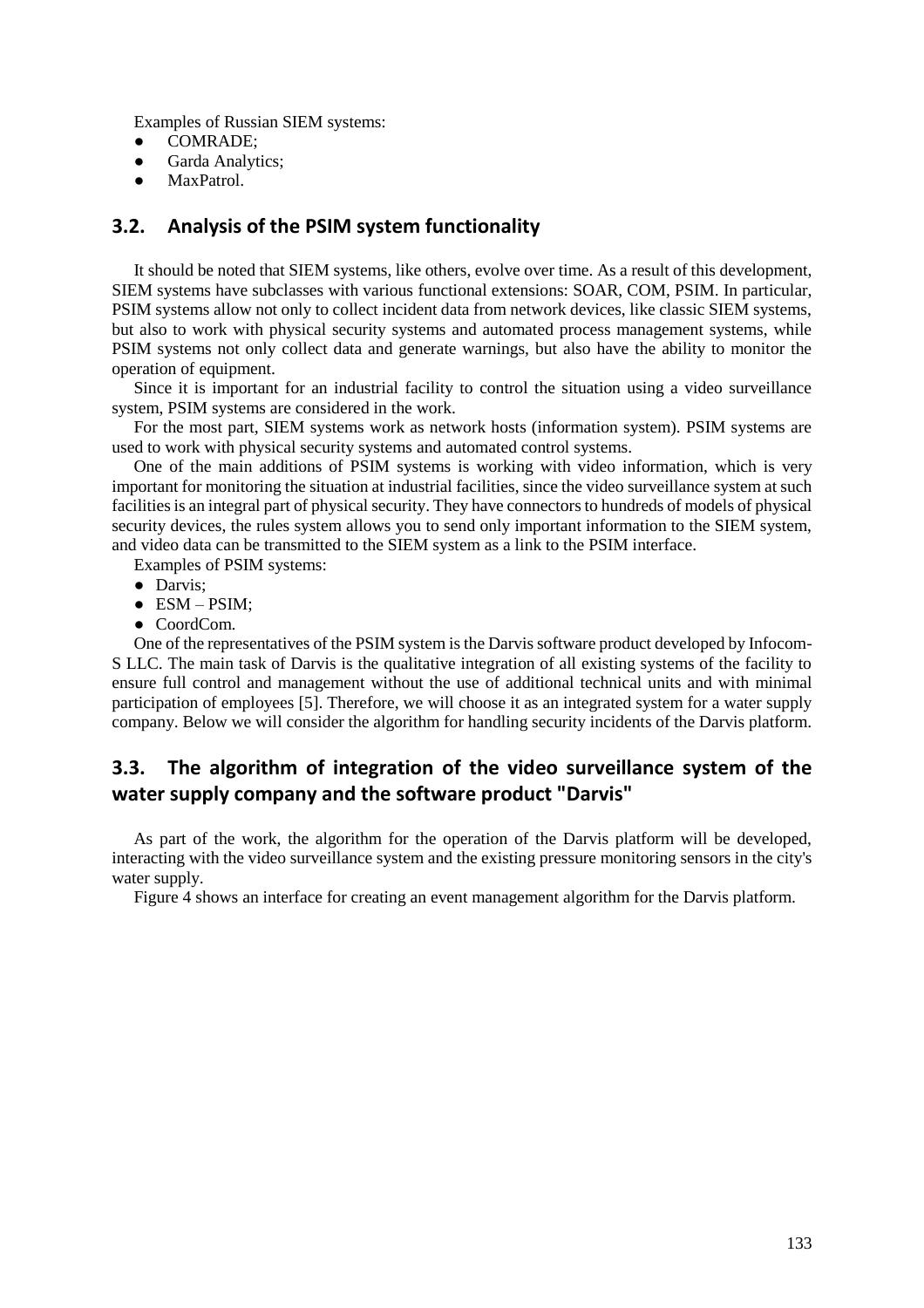|    | Control center     |                 |                    |                 |    |          | ◻                      | $\times$ |
|----|--------------------|-----------------|--------------------|-----------------|----|----------|------------------------|----------|
|    |                    |                 |                    |                 | ۵٥ |          | 15:26<br>September, 16 |          |
|    | Sensor activation  | Algorithm name  |                    |                 |    |          |                        |          |
|    | Start video camera | New algorithm 1 |                    |                 |    |          |                        |          |
| 0  | New algorithm 3    |                 |                    |                 |    |          |                        |          |
| 80 | Add new algorithm  | Criterion       | Choose a device    |                 |    |          |                        | ×        |
| ▣  |                    |                 | Schedule           |                 |    |          |                        |          |
|    |                    |                 | Event<br>Condition |                 |    |          |                        |          |
|    |                    | Commands        |                    |                 |    |          |                        | ×        |
|    |                    | Add             |                    |                 |    |          |                        |          |
|    |                    |                 | Save               | <b>b</b> Cancel |    | X Delete |                        |          |

**Figure 4**: Interface for creating an algorithm for managing events of the Darvis platform

The algorithm for processing an emergency situation will be developed in such a way that it will allow to form a division of alerts into:

The presence of a high level of danger of an incident that has occurred, which requires immediate notification of the responsible person, and requires an ultra-fast response to eliminate. In this case, the notification to the employee can come in the form of SMS messages, e-mail messages and information output to the computer monitor through integration with the SIEM system, as well as information output to the dashboard;

The presence of a situation that is not so dangerous, and does not need urgent elimination and response. The alert does not require immediate attention, so it will be implemented only on the workplace monitor.

The response algorithm should be developed taking into account the following aspects of the company's work:

1. Sensors measuring water pressure in water pipes are placed at water supply and discharge sites, pumping stations;

2. There are automatically controlled valves for the supply or emergency shutdown of water in the city;

3. In the chambers and pumping stations within the radius of the placement of sensors, video surveillance of what is happening is conducted;

4. Any changes in the water pressure level are recorded and transmitted to the operator's workstation, after which the operator analyzes the surveillance cameras in the relevant areas and takes measures to eliminate the situation.

The developed algorithm assumes automating point 4, presented above. Until the operator finds the necessary sensor in the video surveillance system, examines the picture of the accident on the line, and then contacts the head of the emergency repair team, and until the employees arrive at the accident site, a long period of time will pass.

The Darvis system will allow you to automatically monitor these emergency situations and promptly respond to the resolution of the situation, depending on the actions laid down in the algorithm. For example, with a significant decrease in pressure, the system itself will display an image from the surveillance cameras of the area where the deviation from the norm occurred on the operator's monitor. In the case when the pressure in the pipeline has significantly decreased or has become zero at all, the system will determine this situation as a burst of the pipeline and immediately automatically take action to close the valves on this section of the line. Thus preventing damage caused to the city (blurring of roads, etc.), to individuals (flooding of the yard territory of private houses, causing harm to the health of passers-by, due to the release of a huge amount of water under high pressure, etc.), as well as the loss of a large amount of water for the organization itself. The above algorithm can be represented as follows (Figure 5).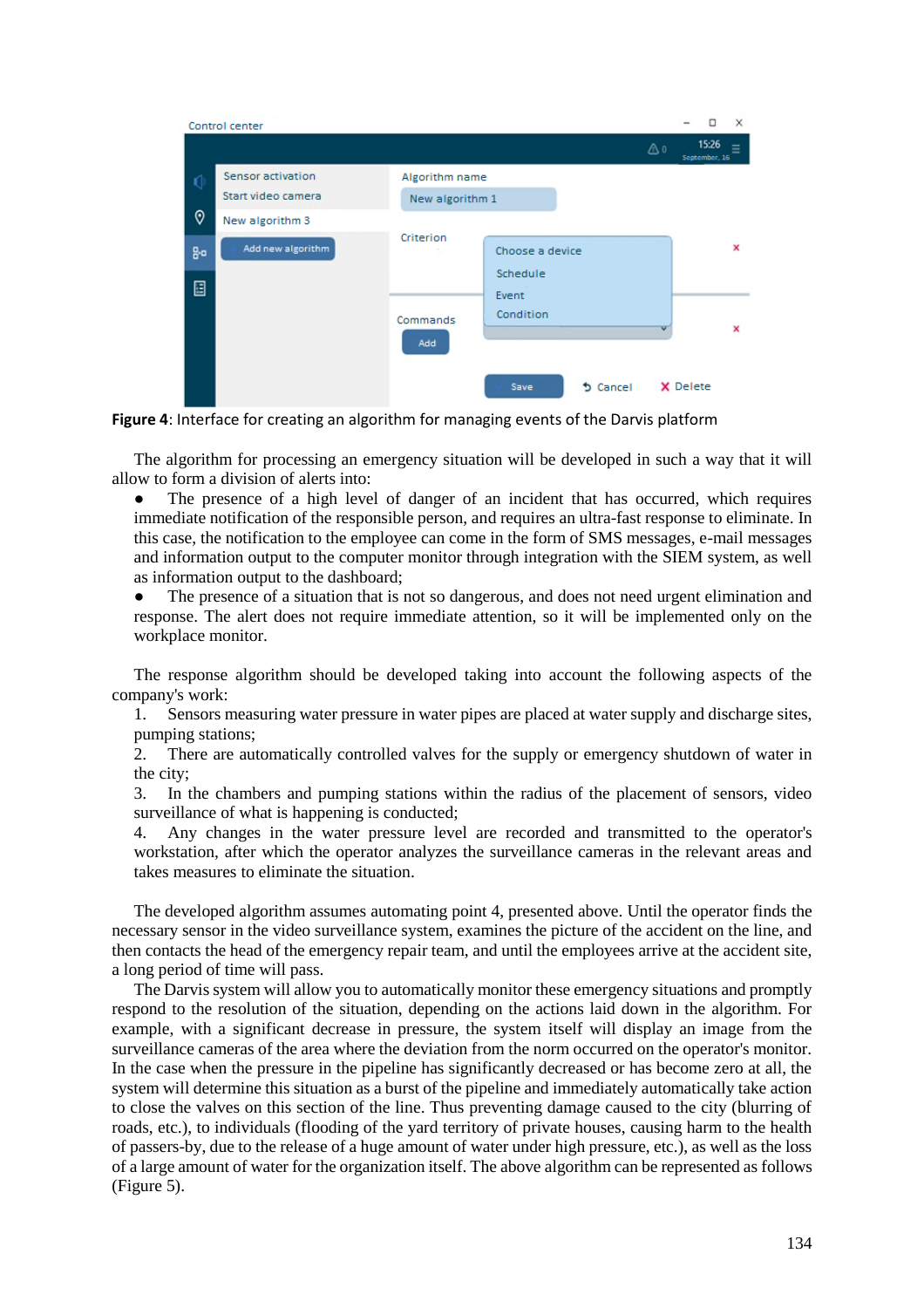

**Figure 5**: The general structure of the location of the physical security facilities of the water supply company

The work on the integration of the video surveillance system and the Darvis software will allow it to be used as a single platform for providing a comprehensive security system and rapid response to incidents. Rapid response to accidents in the water supply line or at pumping stations will reduce water losses, which will reduce material damage to the enterprise.